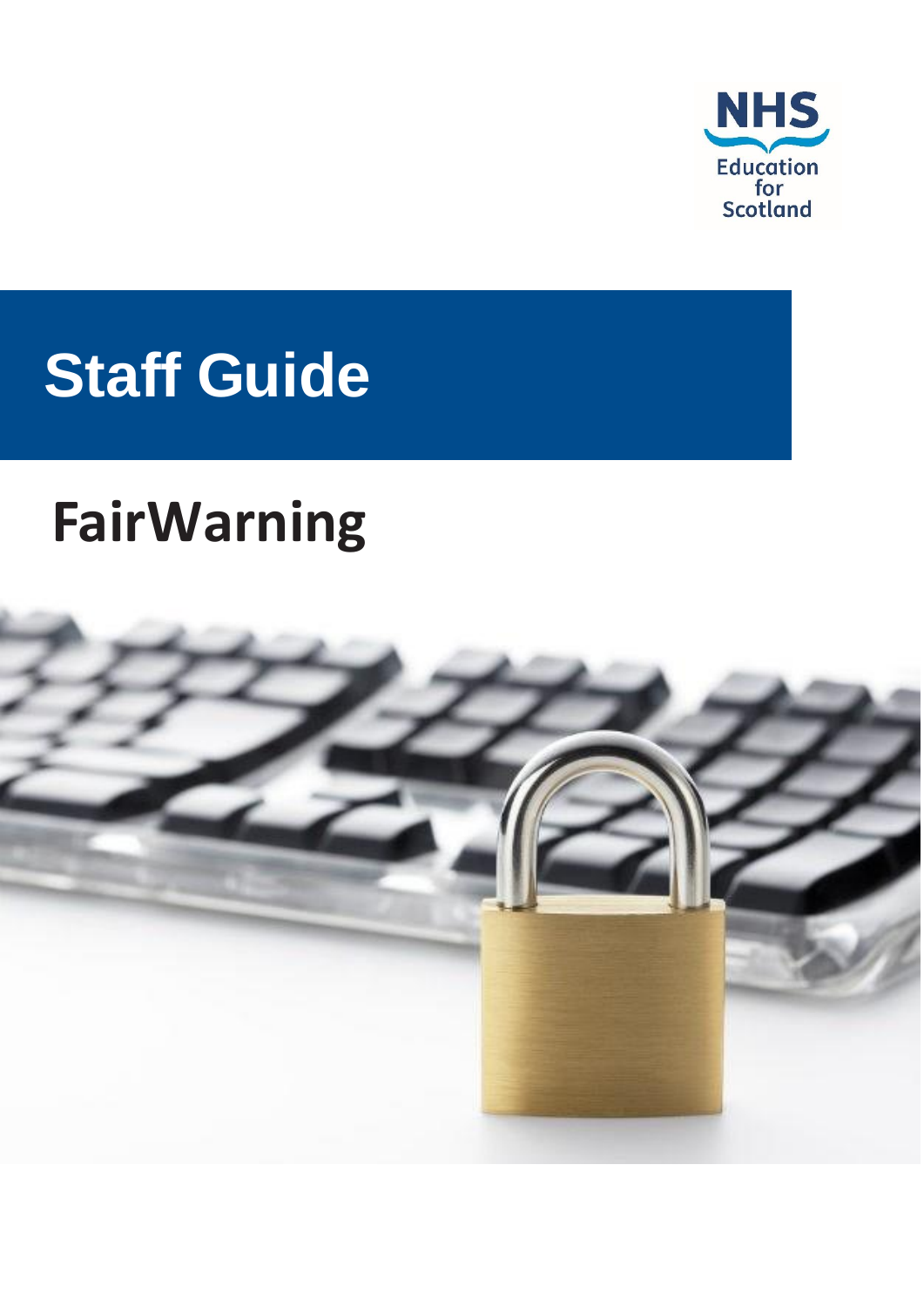### **What is Fairwarning?**

Fairwarning® is privacy detection software which has being rolled out across NHSScotland to strengthen existing surveillance and detection capabilities on electronic records.

The nature of healthcare is that NHS staff encounter information which is both confidential and sensitive in nature on a daily basis. For the majority of staff, this will be a legitimate requirement of their job function. However, it is a requirement of the organisation to ensure that adequate measures are taken to prevent breaches of confidentiality through inappropriate access. This is in line with Information Governance security practices and standards and as part of the professional and/or contractual obligations upon NHSScotland staff.

The Fairwarning® software will allow us to identify more easily those individuals who inappropriately access electronic clinical information by auditing staff access on a daily basis.

#### **What does it mean for me?**

If you are accessing electronic clinical information as a genuine part of your job then nothing will change. Electronic systems provide many benefits for us in terms of accessing clinical information in a quick and simple way, and we want to continue this usage.

Fairwarning® will allow us to identify individuals who are looking at records of patients for whom there is no valid requirement. Examples of inappropriate access can include looking at:

- Your own clinical information;
- Family/ friends/ colleagues information;
- High profile/celebrity information; or
- Neighbours' information.